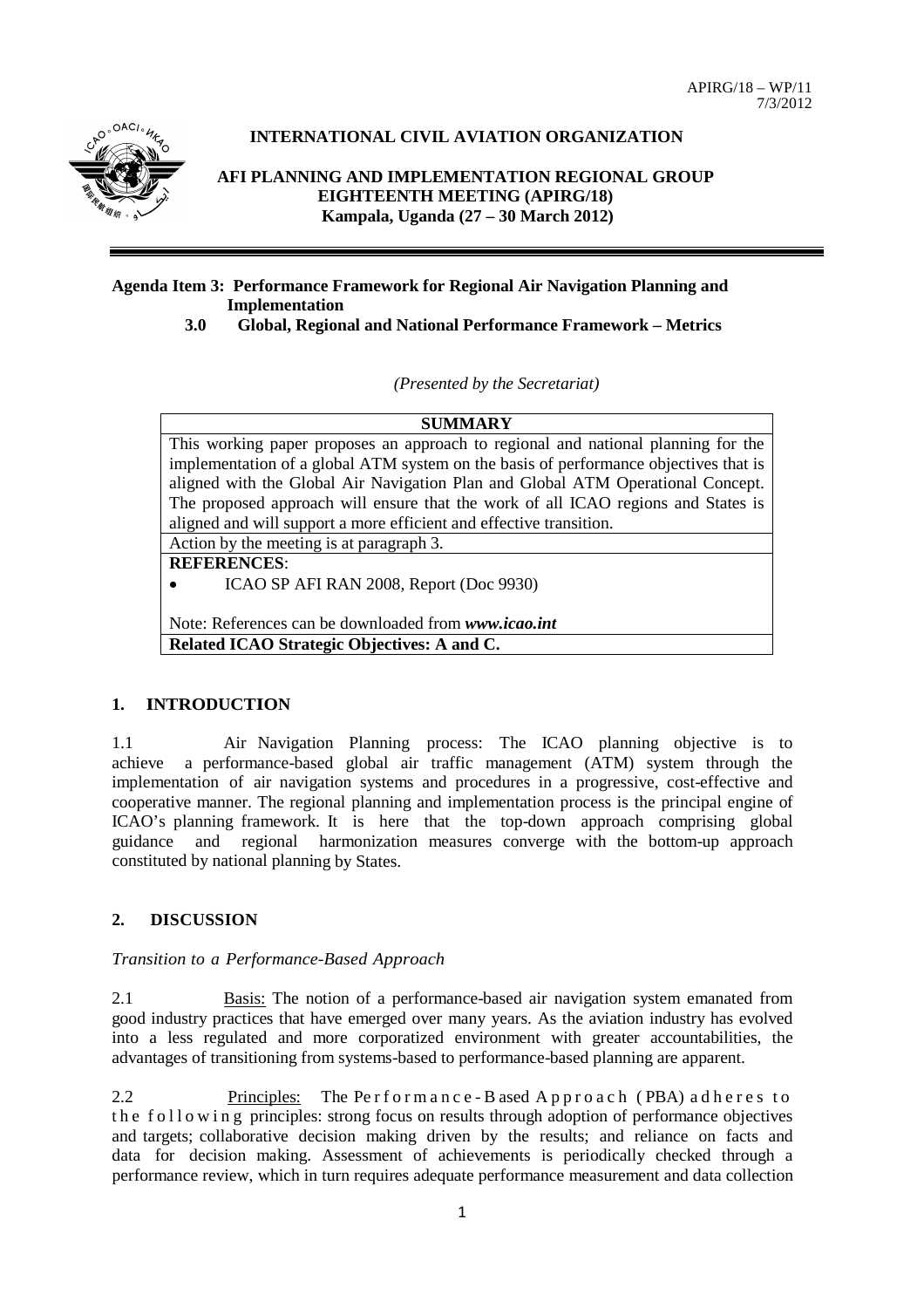#### capabilities.

2.3 Advantages: Result oriented, transparent and promotes accountability; shift from prescribing solutions to specifying desired performance; employs quantitative and qualitative methods; avoids a technology driven approach; helps decision makers to set priorities, makes the most appropriate trade-offs, and allows optimum resource allocation.

#### *ICAO Efforts towards Implementation of a Global ATM System*

2.4 Global guidance: To facilitate the realization of a performance based Global ATM system, ICAO has made significant progress in the development of relevant guidance material. The intent of the guidance material is to promote a globally harmonized approach to transition planning and to ensure collaboration in developing air navigation systems and procedures. The documents are as follows:

- a) Global Air Traffic Management Operational Concept (Doc 9854) was endorsed by the ICAO Eleventh Air Navigation Conference in 2003; it provides the overall vision and direction for the civil aviation community;
- b) The Air Traffic Management System Requirements (Doc 9882) was developed in June 2007; it elaborates the overall vision into material specifying the functional evolution of ATM aimed at the manufacturing industry;
- c) In an effort to assist planners in weighing outcomes and making appropriate decisions, the Manual on Global Performance of the Air Navigation System (Doc 9883) was developed in February 2008. Doc 9883 consists of two parts: Part I is the foundation document addressing the basic performance management terminology and techniques that are the common denominator between all performance planning/management applications; while Part II provides a broad overview of the tasks that need to be undertaken to adopt a performance based transition approach; and
- d) the Global Air Navigation Plan (Doc 9750), assists States and regional planning groups in identifying the most appropriate operational improvements and supports implementation. It describes a strategy aimed at achieving near and medium term ATM benefits on the basis of available and foreseen aircraft capabilities and ATM infrastructure.

#### *Regional Planning*

2.5 Mechanism: The Planning and Implementation Regional Groups (PIRGs) play a pivotal role in facilitating and monitoring the implementation of regional air navigation infrastructure. This paper proposes that PIRGs adopt a methodology described herein for transition to a performance based Global ATM system.

2.6 Process: The Figure 1, the planning flow chart, shown in Appendix A (extracted from the Global Air Navigation Plan, Doc 9750) in conjunction with figure 2, transition approach, shown in Appendix B (extracted from Part II of the Global Performance Manual, Doc 9883), provide a broad overview of the tasks that need to be undertaken by the PIRGs.

2.7 Performance framework form: The outcome of the above process would result in an output and management form that has been designated as "Performance Framework Form (PFF)".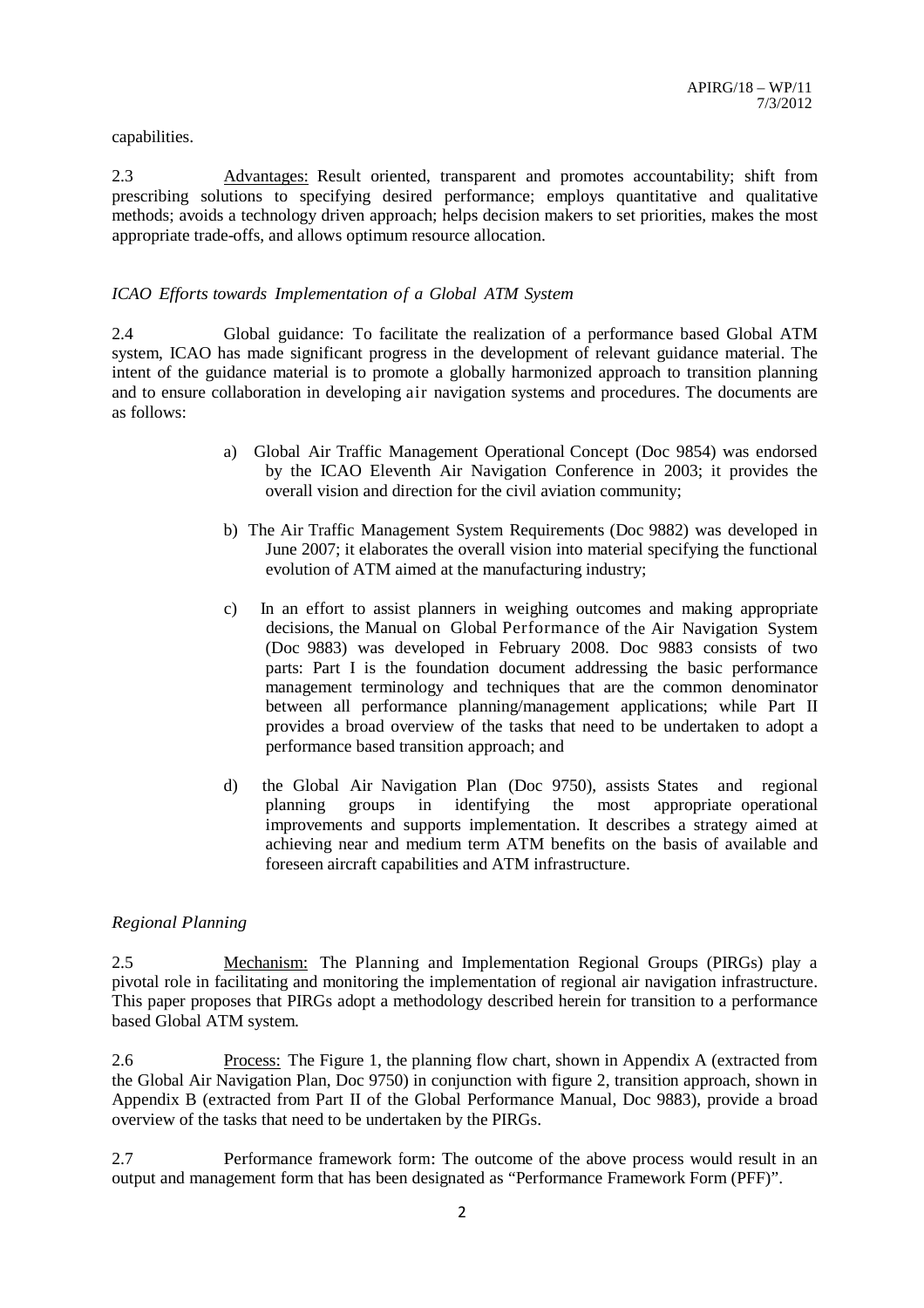A sample PFF, which has been standardized and shown in Appendix C hereto is applicable to both regional and national planning framework. The common template ensures easy understanding and harmonization. The explanatory notes provided in Appendix C serve as guide for completing the PFF.

2.8 Monitoring and reporting: PIRGs should identify the individual parties responsible for achieving the performance objectives and establish a monitoring mechanism. The responsibilities and timeframe should be clearly defined so that the involved parties are aware of their commitments throughout the planning process. Regional plans should include information on progress achieved and provide periodic reports to ICAO Headquarters.

## *National Planning*

2.9 Process: In terms of establishing the infrastructure for air navigation systems, States, in cooperation with the ATM community, have been developing their national plans in harmony with the regional plan by using relevant ICAO guidance material. States should evolve or develop national plans aligned with the regionally agreed performance objectives through the use of common template described in Appendix C. The tasks should include the necessary detailed actions so as to successfully achieve national performance objectives.

2.10 Monitoring and reporting: National plans should identify the individual parties responsible for achieving the performance objectives as well as a means for monitoring the progress. The responsibilities and timeframe should be clearly defined so that the involved parties are aware of their commitments throughout the planning process. National plans should include information on progress achieved and provide periodic reports to PIRGs.

# *ICAO Special AFI Regional Air Navigation Meeting (SP AFI RAN/08)*

2.11 ICAO SP AFI RAN/08 recognized that a performance-based approach to planning of air navigation services and aviation safety offered an opportunity to strengthen a continent wide commitment to improving safety and efficiency, toward resolving deficiencies and addressing critical issues and that the objective should be to develop a comprehensive report which would contain a set of proposed work programmes based on performance objectives with measurable outcomes and metrics. This would facilitate regional and global management, technical and financial assistance and provide a comprehensive and documented set of needs and requirements for the AFI Region. SP AFI RAN/08 agreed that it was critical to establish an initial set of metrics to measure performance in the region and therefore adopted the following recommendation.

#### **Recommendation 3/3 — Performance-based approach and measurement**

That APIRG and regional safety groups develop indicators that are specific, measurable, achievable, realistic and time bound and attach them to the performance framework forms (PFFs) in the appropriate box, using the following metrics and/or others determined to be appropriate indicators for the *AFI Region*:

#### **Safety**

- *a)* Safety-1 : Number of fatal accidents;
- *b)* Safety-2 : Number of fatalities;
- *c)* Safety-3 : Accident rate in the AFI Region as compared to the global average; and
- *d)* Safety-4: Number of accidents and serious incidents that are reported to ICAO (as a percentage of the total number of reportable accidents and incidents known to ICAO).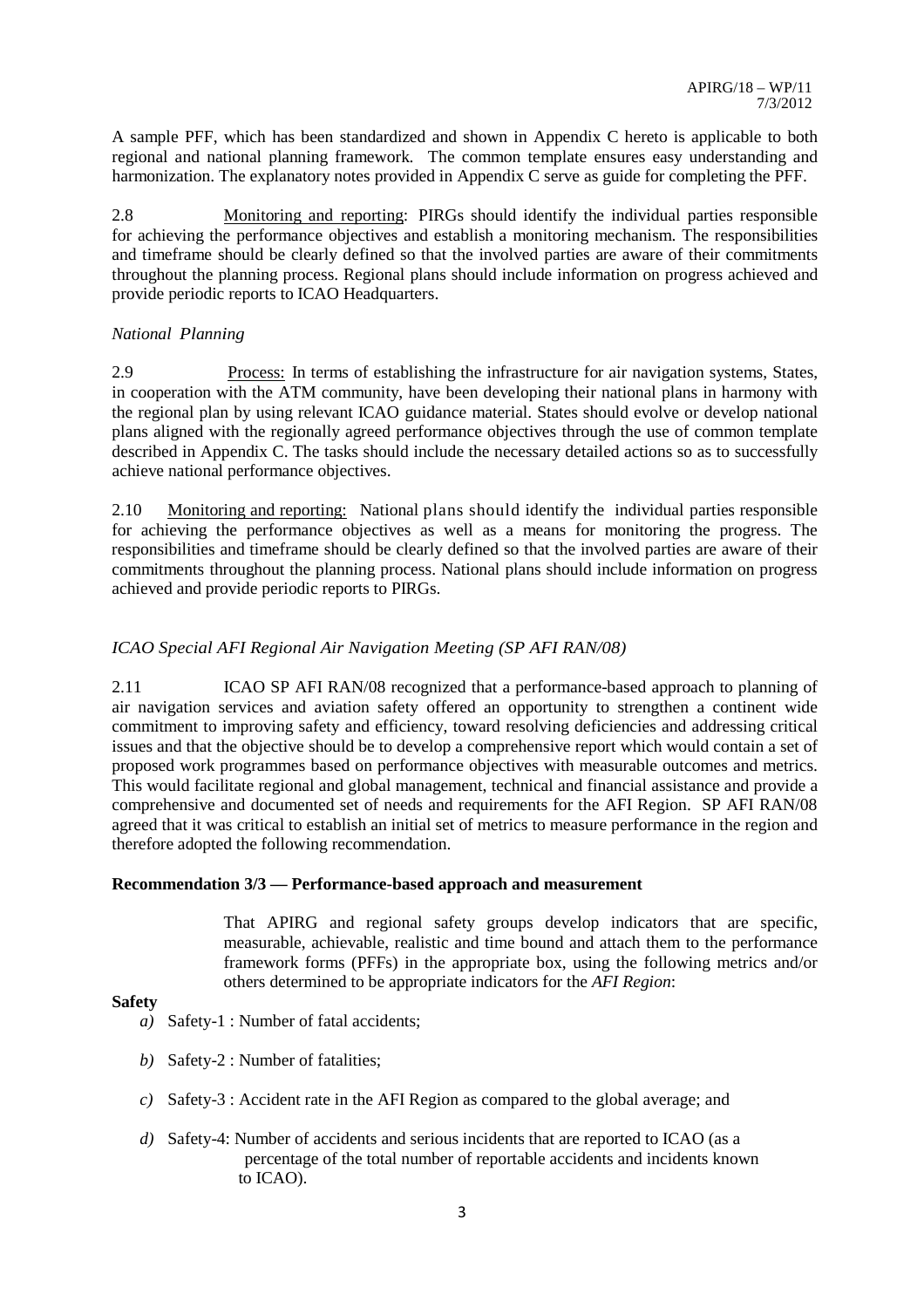## **Efficiency**

- *a)* Cost-effectiveness-1 : Total operating cost plus cost of capital divided by the number of IFR flights;
- *b)* Capacity-1 : Average daily airport capacity for a group of thirty-five airports measured as a five-year moving average;
- *c)* Efficiency-1 : Estimated fuel savings (based on 2000 as baseline);
- *d)* Efficiency-2 : Number of PBN routes/number of APV approaches to runway ends;
- *e)* Environment-1 : CO2 burn;

and that,

ICAO coordinates with States, organizations and stakeholders in the region to collect and process data to measure the metrics, leveraging to the extent possible in all existing data and ongoing efforts.

## 3. **ACTION BY THE MEETING**

- 3.1 The meeting is invited to:
	- a) Note the information provided in this working paper; and
	- b) Request APIRG sub-groups to develop indicators that are specific, measurable, achievable, realistic and time bound and attach them to the performance framework forms (PFFs) in the appropriate box, using the metrics recommended under SP AFI RAN/08 Recommendation 3/3 and/or others determined to be appropriate indicators for the AFI Region.

— — — — — — — —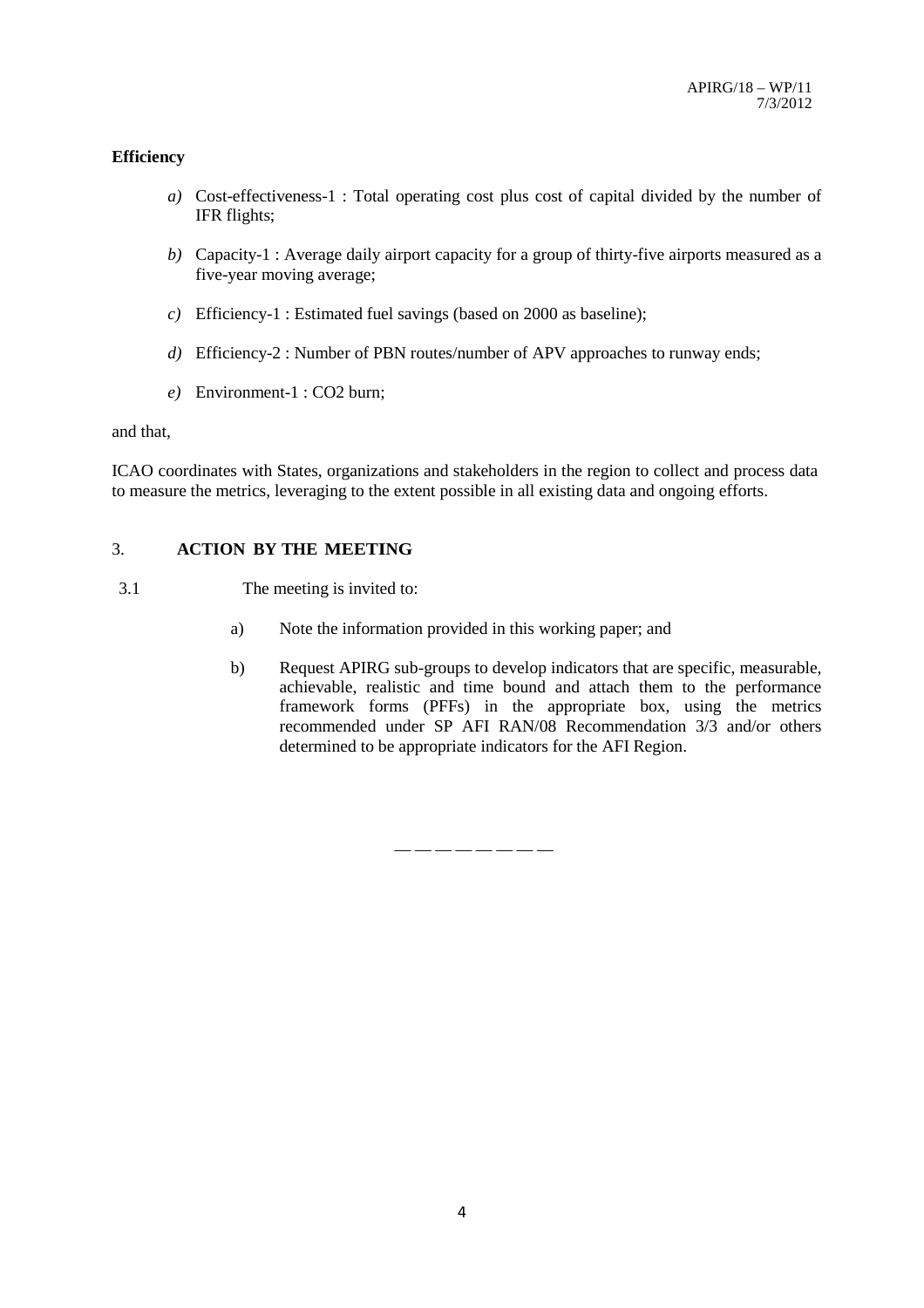APPENDIX A



Figure 1. Planning flow chart

Extracted from the Global Air Navigation Plan (Doc 9750), Chapter 1

— — — — — — —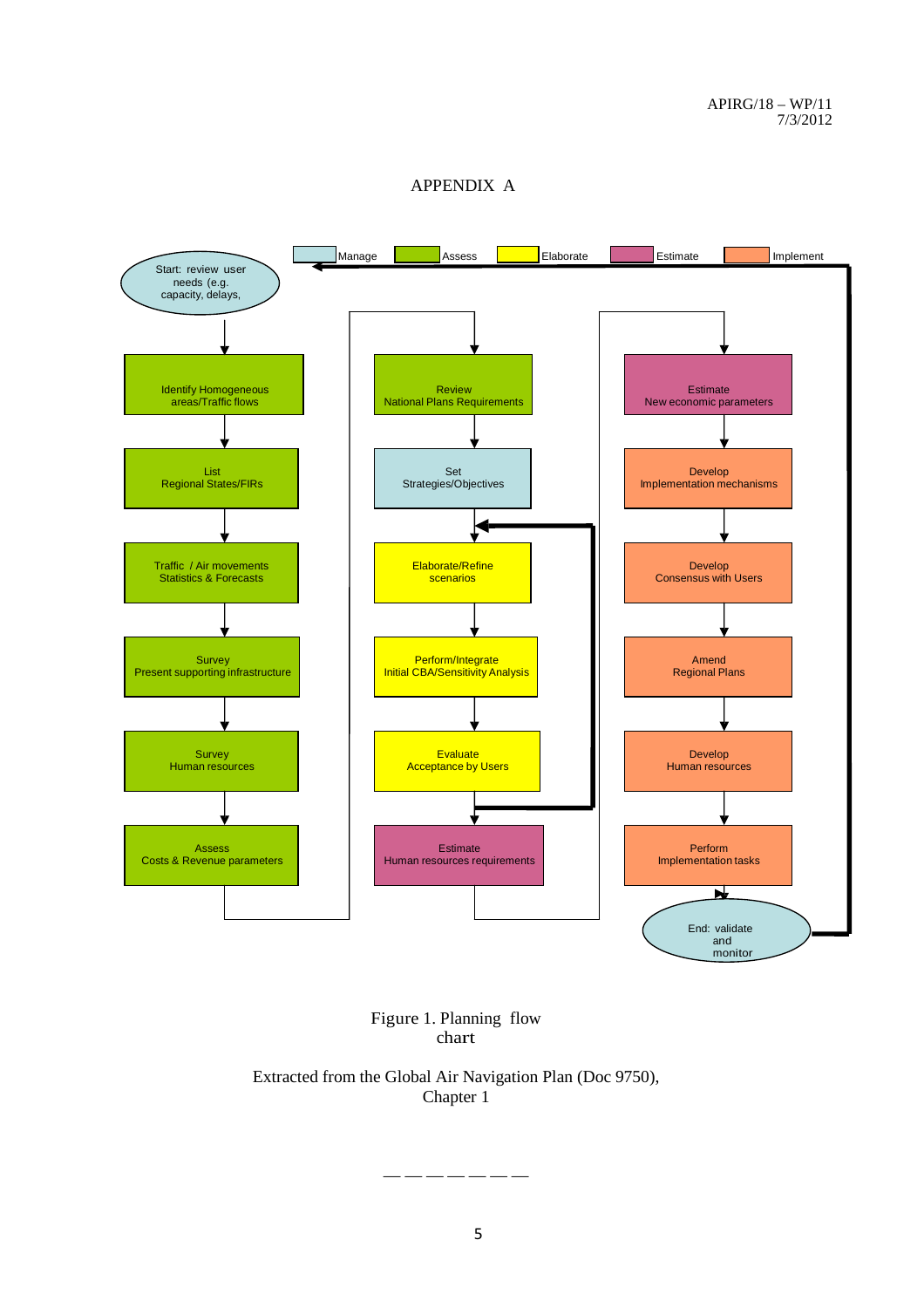# APPENDIX B



Figure 2 – Performance-based transition approach

Extracted from Part II of the Manual on Global Performance of the Air Navigation System (Doc 9883)

— — — — — — — —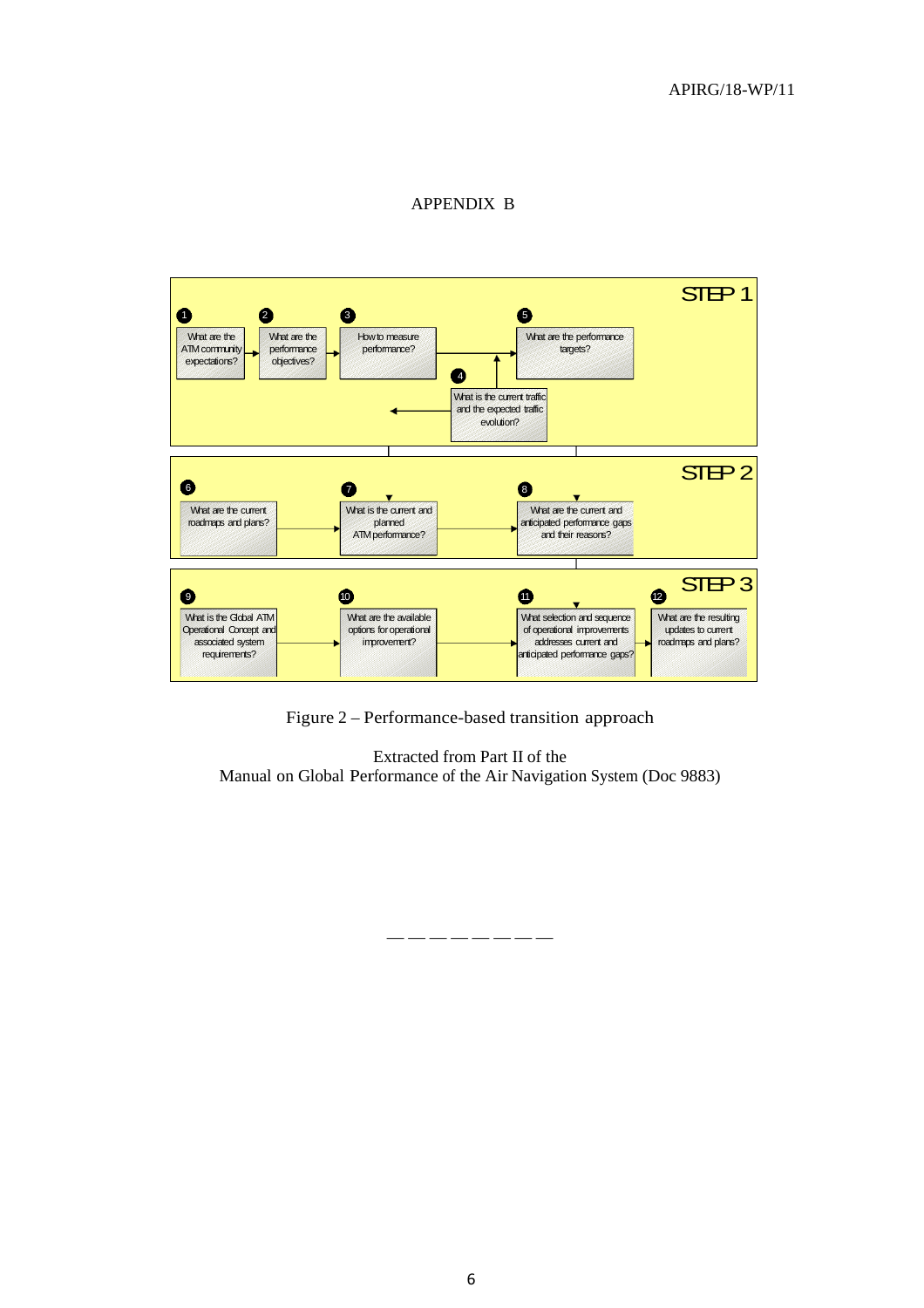#### APPENDIX C

# PERFORMANCE FRAMEWORK FORM (Sample)

#### REGIONAL PERFORMANCE OBJECTIVES /NATIONAL PERFORMANCE OBJECTIVES — OPTIMIZE THE ATS ROUTE STRUCTURE IN EN-ROUTE

| <b>Benefits</b>                                                                                                                                                                                                                                                                                                                                                         |                                                                                                                                                                                                                                                                                                                                                                                                                                                                                                                                                                                                                                            |                                      |                       |               |
|-------------------------------------------------------------------------------------------------------------------------------------------------------------------------------------------------------------------------------------------------------------------------------------------------------------------------------------------------------------------------|--------------------------------------------------------------------------------------------------------------------------------------------------------------------------------------------------------------------------------------------------------------------------------------------------------------------------------------------------------------------------------------------------------------------------------------------------------------------------------------------------------------------------------------------------------------------------------------------------------------------------------------------|--------------------------------------|-----------------------|---------------|
| Environment<br>• reductions in fuel consumption;<br>Efficiency<br>• ability of aircraft to conduct flight more closely to preferred trajectories;<br>• increase in airspace capacity;<br>• facilitate utilization of advanced technologies (e.g., FMS based arrivals) and ATC decision<br>support tools (e.g., metering and sequencing), thereby increasing efficiency. |                                                                                                                                                                                                                                                                                                                                                                                                                                                                                                                                                                                                                                            |                                      |                       |               |
| Strategy<br>Short term (2010)<br>Medium term (2011-2015)                                                                                                                                                                                                                                                                                                                |                                                                                                                                                                                                                                                                                                                                                                                                                                                                                                                                                                                                                                            |                                      |                       |               |
| ATM OC<br><b>COMPONENTS</b>                                                                                                                                                                                                                                                                                                                                             | <b>TASKS</b>                                                                                                                                                                                                                                                                                                                                                                                                                                                                                                                                                                                                                               | <b>TIMEFRAME</b><br><b>START-END</b> | <b>RESPONSIBILITY</b> | <b>STATUS</b> |
| <b>AOM</b>                                                                                                                                                                                                                                                                                                                                                              | En-route airspace<br>analyze the en-route ATS route<br>structure and implement all identifiable<br>improvements;<br>implement all remaining regional<br>requirements (e.g. RNP 10 routes);<br>and<br>finalize implementation of WGS-84<br>monitor implementation progress<br>develop<br>a<br>strategy<br>and<br>work<br>programme to design and implement a<br>trunk route network, connecting major<br>city pairs in the upper airspace and for<br>transit to/from aerodromes,<br>on the<br>basis of PBN and, in particular,<br>RNAV/5,<br>taking<br>into<br>account<br>interregional harmonization;<br>• monitor implementation progress | 2005-2008                            |                       |               |
| Linkage to GPIs                                                                                                                                                                                                                                                                                                                                                         | GPI/5: performance-based navigation, GPI/7: dynamic and flexible ATS route<br>management, GPI/8: collaborative airspace design and management, GPI/11: RNP and<br>RNAV SIDs and STARs and GPI/12: FMS-based arrival procedures.                                                                                                                                                                                                                                                                                                                                                                                                            |                                      |                       |               |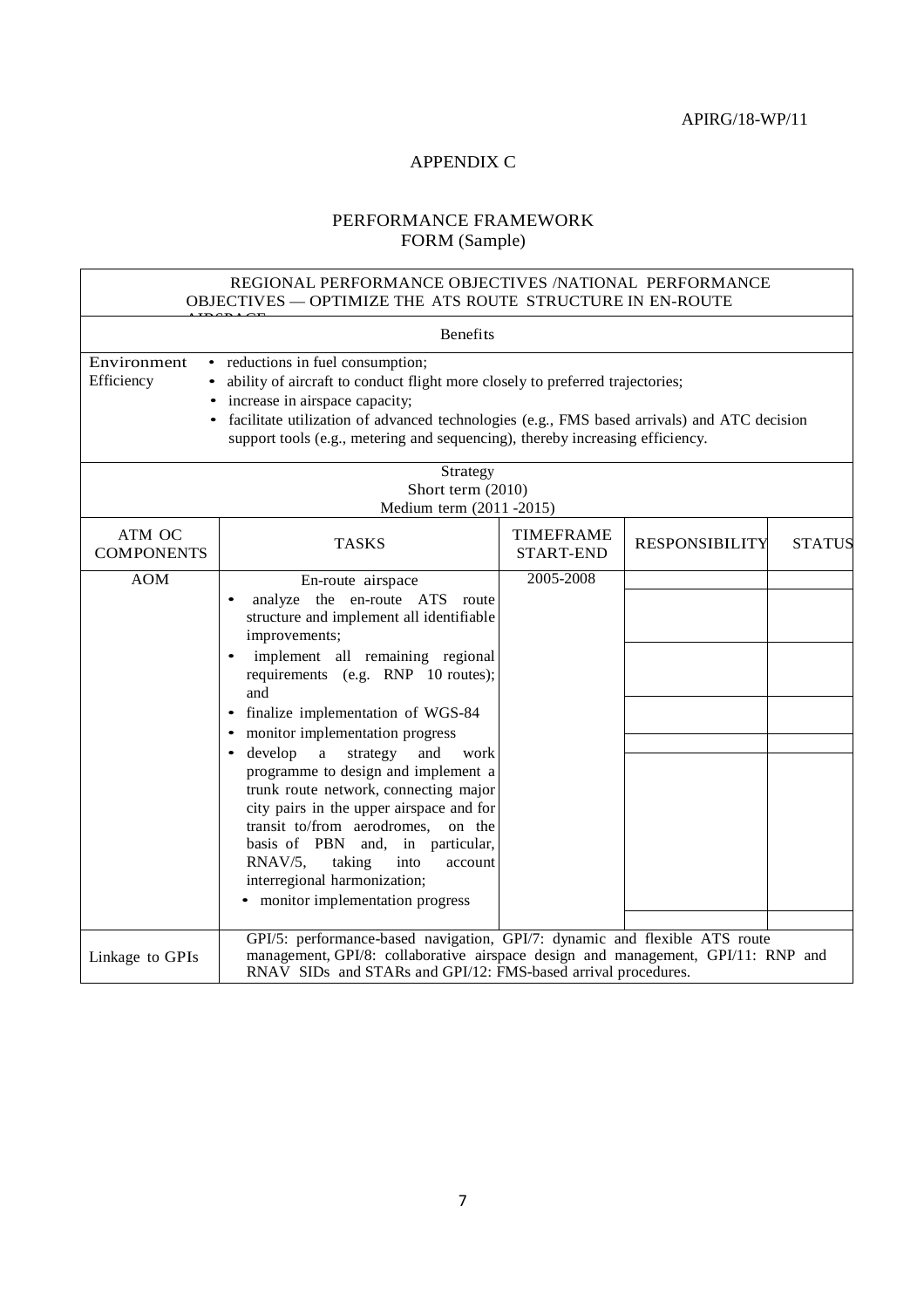#### **PERFORMANCE FRAMEWORK FORM — EXPLANATORY NOTES**

1. Performance framework form: This form is an output and management form which is applicable to both regional and national planning and includes references to the Global Plan. Other formats may be appropriate but should contain as a minimum the elements described below.

2. Performance objective: Regional/national performance objectives should be developed using a performance-based approach that best reflects the necessary activities needed to support regional/national ATM systems. During their life cycle, performance objectives may change depending on the ATM system's evolution; therefore, throughout the implementation process, these should be coordinated with and be available to all interested parties within the ATM Community. The establishment of collaborative decision making processes ensures that all stakeholders are involved in and concur with the requirements, tasks and timelines.

3. Regional performance objective: Regional performance objectives are the improvements required to the air navigation system in support of the global performance objectives, and are related to the operating environments and priorities applicable at the regional level.

4. National performance objective: National performance objectives are the improvements required to the air navigation system in support of the regional performance objectives, and are related to the operating environments and priorities applicable at the State level.

5. Benefits: The regional/national performance objectives should meet the expectations of the ATM community as described in the operational concept and should lead to benefits for stakeholders and be achieved through operational and technical activities aligned with each performance objective.

6. Strategy: ATM evolution requires a clearly defined progressive strategy including tasks and activities which best represent the national and regional planning processes in accordance with the global planning framework. The goal is to achieve a harmonized implementation process evolving toward a seamless global ATM system. For this reason, it is necessary to develop short (1 to 5 years) and medium term (6 to 10 years) work programmes, focusing on improvements to the system indicating a clear work commitment for the parties involved.

7. ATM operational concept components : Each strategy or set of tasks should be linked with associated components of the ATM operational concept. The designators for ATM components are as follows:

- AOM Airspace organization and management
- DCB Demand and capacity management
- AO Aerodrome operations
- TS Traffic synchronization
- CM Conflict management
- AUO Airspace user operations
- ATM SDM ATM service delivery management

8. Tasks: The regional/ national work programmes, using this PFF templates, should define tasks in order to achieve the said performance objective and at the same time maintain a direct relation with ATM system components. The following principles should be considered when developing work programme: